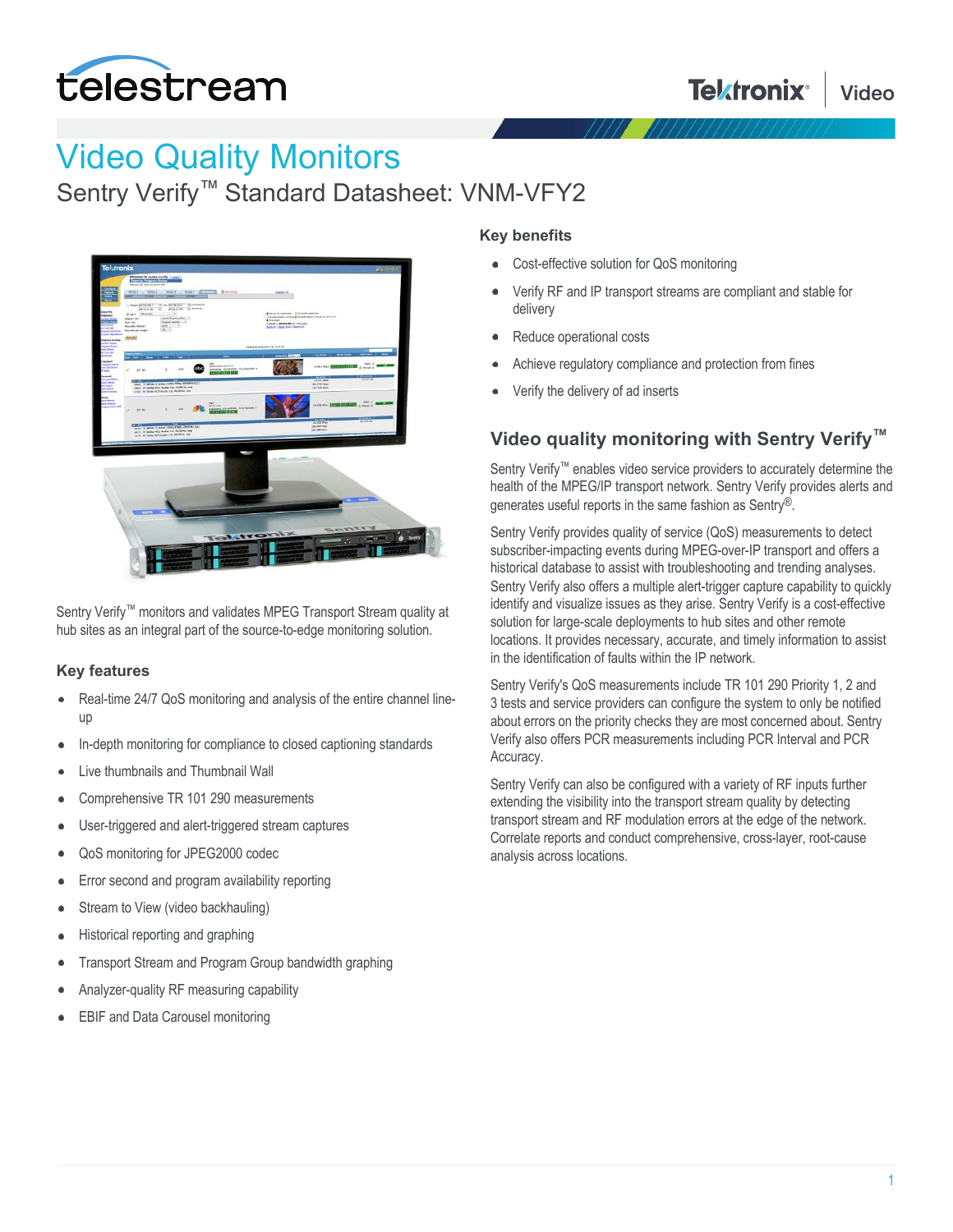## **Software options**

### **Quality of Service (QoS) monitoring**

Quality of service measurements look at the transmission and health of the MPEG/IP transport network. Sentry Verify monitors the most critical TR 101 290 Priority 1, 2 and 3 tests to offer comprehensive QoS checks and alarming. Real-time monitoring and alerting notify service providers right away if there are errors related to the priority checks they are most concerned about. This saves on operational costs related to mean time to detect (MTTD) and mean time to repair (MTTR) an issue. Sentry Verify also offers PCR measurements including PCR Interval and PCR Accuracy.

#### **Ad insertion monitoring**

Sentry Verify provides the most complete digital ad insertion monitoring solution by combining real-time monitoring and alerting with historical auditing across the entire channel lineup in all advertising zones. Sentry Verify delivers extensive data that improves digital ad insertion on any platform, allowing engineering teams to ensure proper function of insertion technology by identifying and correcting system errors when they occur. In addition, the ad insertion verification capability allows ad sales groups to provide higher levels of customer service, resulting in greater revenue potential. Using the web-based interface you can monitor digital ad insertion across your entire network. By strategically placing Sentry or Sentry Verify in each of your ad zones, you can monitor and be alerted on all insertion opportunities network-wide, as well as issues that arise from problems.



Monitoring Ad Insertion

#### **Compliance monitoring**

For Closed Caption compliance monitoring, Sentry Verify has the ability to monitor, alert and report on the availability and quality of closed captions across all channels in real time. Sentry Verify will check that the captions are present and not in error. When errors do occur, Sentry Verify will let you know how long they were in error and the reason for the error. Data and syntax anomalies within the closed captioning data stream are detected to allow for an accurate closed captioning quality of service (QoS) measurement. This applies to SCTE20 and ATSC transported caption data.

For Audio Loudness monitoring, Sentry Verify helps video service providers ensure compliance with its advanced audio level detection and analysis based on the ITU-R BS 1770 specification. Sentry Verify monitors the loudness of every audio element on every program in every transport stream in real time. The thumbnail timeline feature captures thumbnail images to help visually confirm the relative location of audio issues in programming or commercials. Sentry Verify offers 90-day historical reporting to help service providers with documents needed to prove compliance or to show when violations have occurred.

### **Data Carousel and EBIF monitoring**

Sentry Verify monitors tru2way™, OCAP/MHP and DSM-CC carousels. Detailed reports of carousel performance and activity are based on their real-time behavior and data output. Service providers are able to identify the root cause of errors and make necessary changes to eliminate issues and guarantee rapid application deployment. The reports show detailed source and file structures and carousel changes in real time while observing streaming metrics such as cycle time, bandwidth utilization, and stream packet continuity. Real-time alerting notifies users of critical situations, enabling them to resolve issues such as outages, cycle-time fluctuations, and unauthorized changes.

| <b>Tektronix</b>                                      |                                                                                                         |                                                                               |                                                          |                           |               |                       | Sentry <sup>12</sup>     |
|-------------------------------------------------------|---------------------------------------------------------------------------------------------------------|-------------------------------------------------------------------------------|----------------------------------------------------------|---------------------------|---------------|-----------------------|--------------------------|
|                                                       | <b>Welcome to Sentry</b><br>[ Logout ]<br><b>Reports: OCAP Status</b><br>November 17, 2010 12:05 PH PST |                                                                               |                                                          |                           |               |                       |                          |
| Configure<br>Reports<br><b>Status</b><br><b>About</b> | Files<br>Summary<br>Applications<br>OCAP                                                                | <b>Events</b>                                                                 |                                                          |                           |               |                       |                          |
|                                                       | Note: Only one port may be selected at a time for Carousel reports.                                     |                                                                               |                                                          |                           |               |                       |                          |
| Reports<br>Programs                                   | C From: 11/17/2018<br>™ то: 11/17/2010<br>11:05:33 AM<br>12.05:33 PM<br>∞                               | THE Cromel did system)<br>$[]$ (hhommiza)                                     |                                                          |                           |               |                       |                          |
| Coment Status<br><b>Program Status</b>                | Ÿ<br>1 Hour<br>$(6)$ (or)                                                                               |                                                                               |                                                          |                           |               |                       |                          |
|                                                       | File Namo<br>Sort by:                                                                                   |                                                                               |                                                          |                           |               |                       |                          |
| <b>Pressary Statistics</b>                            | Results per page: 10 M<br><b>Rebesh</b>                                                                 |                                                                               |                                                          |                           |               |                       |                          |
|                                                       |                                                                                                         |                                                                               |                                                          |                           |               |                       |                          |
| Program Status                                        | Selection: /MDN_IB_ROOT<br>Port 2                                                                       | A File put for a vhole block I File out for come time                         |                                                          |                           |               |                       |                          |
|                                                       | Carousel 2 (PID 258)<br>A                                                                               | I No data/File removed<br>File changed<br>$1$ block = $00:04:00$ (hr:min:sec) | Il No data/File removed for come time<br>No file outages |                           |               |                       |                          |
|                                                       | MDN IB ROOT<br>Carousel 7 (PID 263)<br>$= 14$                                                           | <b>File Name</b>                                                              | File Size                                                | Average<br><b>Pitrate</b> | Cycle<br>Time | History               | Current<br><b>Status</b> |
|                                                       | MDN IB OD                                                                                               | OCAPMonitorAppCatalog                                                         | $1.30$ KB                                                | 2.700 Kbps                | $3.433$ sec   |                       | <b>UP</b>                |
|                                                       | Carousel 10 (PID 266)                                                                                   | airtime.profile.z                                                             | 1.19 KB                                                  | $2.461$ Kbos              | 3.433 sec     |                       | <b>UP</b>                |
|                                                       | $= 24$                                                                                                  | apos                                                                          | 23B                                                      | 47,000 bps                | 3.433 sec     |                       | UP                       |
|                                                       | MDN_IB_GUIDEO                                                                                           | brandhiscap                                                                   | 38.59 KB                                                 | 80.160 Kbos               | 3.433 sec     |                       | $\overline{UP}$          |
|                                                       | Carousel 11 (PID 267)                                                                                   | brandloggap                                                                   | 20.63 KB                                                 | 40.691 Kbps               | 3,481 sec     |                       | <b>UP</b>                |
|                                                       | $\mathbf{e}$<br>MDN_IB_GUIDE1                                                                           | channels0                                                                     | 1.26 KB                                                  | 3.060 Kbos                | 3.433 sec     |                       | UP                       |
|                                                       | Carousel 12 (PID 268)                                                                                   | channels1                                                                     | $1.26$ KB                                                | 2.538 Kbps                | 3.437 sec     |                       | <b>REMOVED</b>           |
|                                                       | $= 0$                                                                                                   | channels61                                                                    | $2.21$ KB                                                | 4.598 Kbos                | 3.433 sec     |                       | <b>UP</b>                |
|                                                       | MDN IB GUIDE2                                                                                           | gls_0                                                                         | 23.81 KB                                                 | 46,969 Kbps               | 3.481 sec     |                       | UP                       |
|                                                       | Carousel 40 (PID 140)                                                                                   | $q/s-1$                                                                       | 24.70 KB                                                 | 48.119 Kbps               | 3.493 sec     | <b>THE BIRDS</b><br>Ш | <b>UP</b>                |

Monitoring tru2way™/OCAP Carousels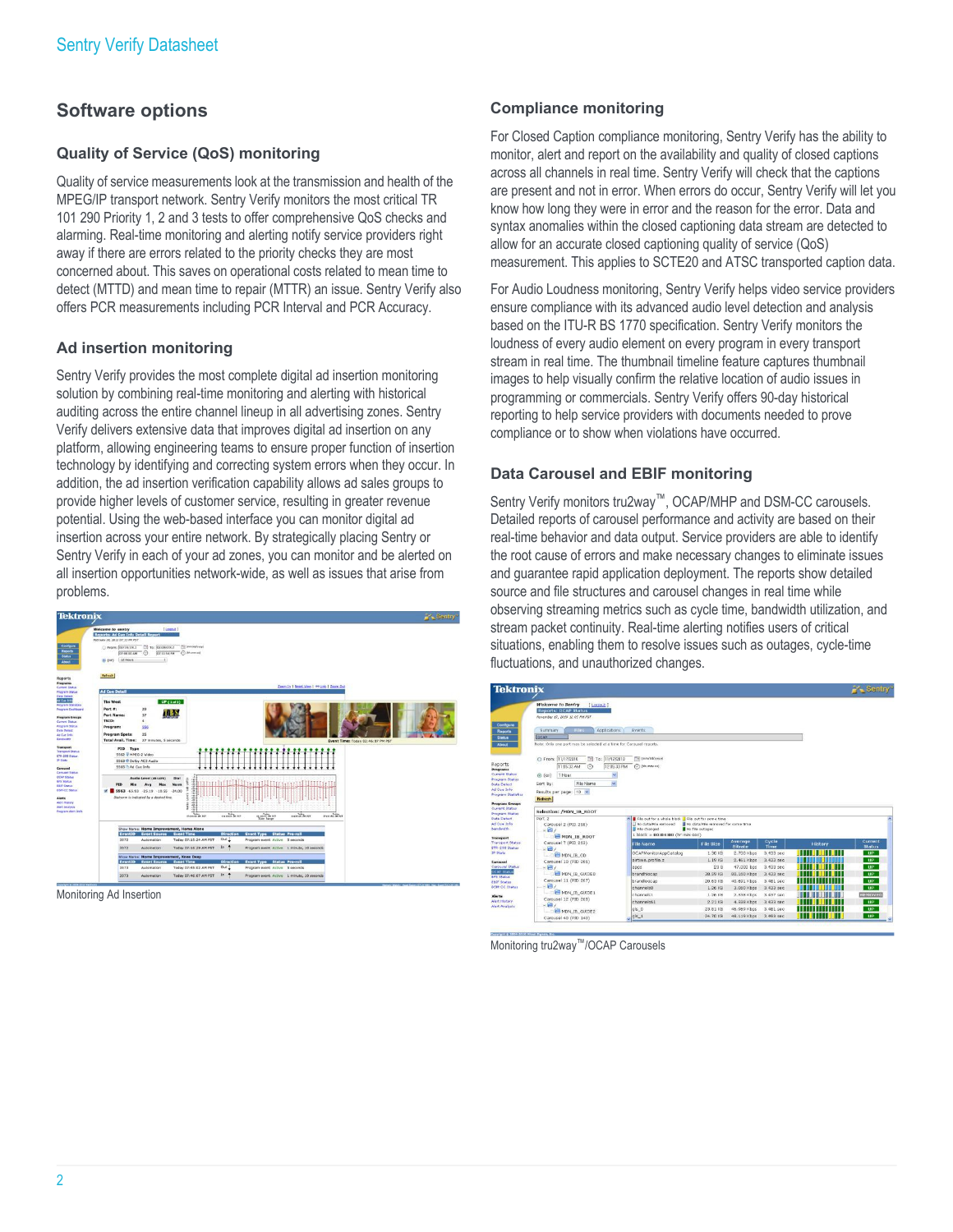eTV applications and metadata are prone to errors introduced during transport, ad splicing and multiplexing. Sentry's EBIF module decodes the application data and signaling information enabling proactive eTV monitoring and fast troubleshooting.

|                                                                                                                                                                                                                                                                                                               | <b>Tektronix</b> |                                                                                                  |          |                                                                     |                                                                                    |                                                                                                                                                                                                                                        |                                                                                                             |                                                                      |       |
|---------------------------------------------------------------------------------------------------------------------------------------------------------------------------------------------------------------------------------------------------------------------------------------------------------------|------------------|--------------------------------------------------------------------------------------------------|----------|---------------------------------------------------------------------|------------------------------------------------------------------------------------|----------------------------------------------------------------------------------------------------------------------------------------------------------------------------------------------------------------------------------------|-------------------------------------------------------------------------------------------------------------|----------------------------------------------------------------------|-------|
|                                                                                                                                                                                                                                                                                                               | Welcome          | <b>Reports: EBIF Event History</b><br>March 30, 2010 09:33 AM PDT                                |          | [ Logout ]                                                          |                                                                                    |                                                                                                                                                                                                                                        |                                                                                                             |                                                                      |       |
| Configure<br>Reports                                                                                                                                                                                                                                                                                          | Summary          | Detail                                                                                           |          | Applications                                                        | Events                                                                             |                                                                                                                                                                                                                                        |                                                                                                             |                                                                      |       |
| Shefter                                                                                                                                                                                                                                                                                                       |                  |                                                                                                  |          | Note: Only one port may be selected at a time for Carousel reports. |                                                                                    | Fire Port 1 Port 3 Port 3 Port 4 Port 5 Port 6 Port 7 Port 8 Port 9 Port 10 Port 11 Port 12 Port 13 Port 14<br>Port 15 Port 16 Port 17 Port 18 Port 19 Port 21 Port 21 Port 22 Port 23 Port 24 Port 25 Port 26 Port 27 Port 28 Port 29 |                                                                                                             |                                                                      |       |
| Reports                                                                                                                                                                                                                                                                                                       |                  | C From: 03/30/2010                                                                               |          | 03/30/2010                                                          |                                                                                    | R Show Changed Modules                                                                                                                                                                                                                 |                                                                                                             |                                                                      |       |
| Programs<br>Current Status<br>Program Status                                                                                                                                                                                                                                                                  |                  | 08 33 43 AM                                                                                      | To:<br>酾 | 09:33:43 AM                                                         | Till (mm/dd/www)<br>Calmmess!                                                      | <b>P Show Added Modules</b>                                                                                                                                                                                                            |                                                                                                             |                                                                      |       |
| <b>Data Detect</b><br>Ad Cue Info<br>Program Statistics                                                                                                                                                                                                                                                       | $\odot$ (or)     | 1 Hour                                                                                           |          |                                                                     |                                                                                    | F Show Removed Modules<br>Date<br>×<br>Sort by:                                                                                                                                                                                        |                                                                                                             |                                                                      |       |
| <b>Program Groups</b>                                                                                                                                                                                                                                                                                         |                  |                                                                                                  |          |                                                                     |                                                                                    | Results per page: 25 W                                                                                                                                                                                                                 |                                                                                                             |                                                                      |       |
|                                                                                                                                                                                                                                                                                                               |                  |                                                                                                  |          |                                                                     |                                                                                    |                                                                                                                                                                                                                                        |                                                                                                             |                                                                      |       |
|                                                                                                                                                                                                                                                                                                               |                  |                                                                                                  |          |                                                                     | <b>Refresh</b><br><b>Media Time Descriptor Count Stream Event Descriptor Count</b> |                                                                                                                                                                                                                                        |                                                                                                             |                                                                      |       |
|                                                                                                                                                                                                                                                                                                               |                  | $\Omega$                                                                                         |          | 8.056                                                               |                                                                                    | $c$ dFirst $c1112131>$ Last>>                                                                                                                                                                                                          |                                                                                                             |                                                                      |       |
|                                                                                                                                                                                                                                                                                                               |                  | <b>EBIF Module Event History</b>                                                                 |          |                                                                     |                                                                                    | Displaying Modules 1 to 25 of 52                                                                                                                                                                                                       |                                                                                                             | <b>Find in current page</b>                                          |       |
|                                                                                                                                                                                                                                                                                                               |                  |                                                                                                  |          |                                                                     | <b>Event Date</b>                                                                  |                                                                                                                                                                                                                                        | Module                                                                                                      | <b>Module Size</b>                                                   |       |
|                                                                                                                                                                                                                                                                                                               |                  | Today 09:27:30 AM PDT<br>Today 09:27:30 AM PDT<br>Today 09:27:30 AM PDT                          |          |                                                                     |                                                                                    |                                                                                                                                                                                                                                        | Chill/app/2.2/LB2.dr000<br>Chill/app/2.2/LB2.dr000<br>Chill/app/2.2/YAHH.pr000                              | 0 B added<br>475 B changed<br>0 B added                              |       |
|                                                                                                                                                                                                                                                                                                               |                  | Today 09:27:30 AM PDT<br>Today 09:27:30 AM PDT<br>Today 09:27:30 AM PDT                          |          |                                                                     |                                                                                    |                                                                                                                                                                                                                                        | Chill/app/2.2/YAHH.pr000<br>Chill/app/2.2/LBM.pr000<br>Chill/app/2.2/LEM.pr000                              | 15.131 KB changed<br>0 B added<br>17.512 KB changed                  |       |
| <b>Current Status</b><br>Program Stabus<br><b>Data Detect</b><br>Ad Cue Info<br>Bandwidth<br>Transport<br><b>Transport Status</b><br>FTR-290 Status<br>Caroucel<br>Carousel Status<br><b>OCAP Status</b><br><b>BFS Status</b><br><b>FLIF Statu</b><br><b>TSH-CC Status</b><br>Alert History<br>Alert Analysis |                  | Today 09:27:30 AM PDT<br>Today 09:27:30 AM PDT<br>Today 09:27:30 AM PDT                          |          |                                                                     |                                                                                    |                                                                                                                                                                                                                                        | Chill/app/2.2/BOGR.pr000<br>Chill/app/2.2/BOGR.pr000<br>Chill/app/2.2/SOLR.pr000                            | 0 B added<br>39.251 KB changed<br>0 B added                          |       |
|                                                                                                                                                                                                                                                                                                               |                  | Today 09:27:30 AM PDT<br>Today 09:27:30 AM PDT<br>Today 09:27:30 AM PDT<br>Today 09:27:30 AM PDT |          |                                                                     |                                                                                    |                                                                                                                                                                                                                                        | Chill/app/2.2/SOLR.pr000<br>Chill/app/2.2/YAH.pr000<br>Chill/app/2.2/YAH.pr000<br>Chill/app/2.2/BOGSL.pr000 | 38.504 KB changed<br>$0 B$ added<br>S0.955 KB changed<br>$0$ B added | Event |

Monitoring EBIF/eTV

#### **SA-BFS monitoring**

Sentry is designed to identify and monitor data carousels within the transport, which enables it to keep detailed information about the real-time and historical status of the Scientific-Atlanta Broadcast Files System (BFS). Similar to the way other application carousels (tru2way, DSM-CC, etc) are monitored, Sentry is able to provide critical information about the status of BFS carousels. Multichannel service providers can set alerts to be notified of bit rate errors, file changes, file cycle times, and if files are missing.

|                                                                                                | From: 04/06/2010<br>$\odot$ (or) | 02:03:02 PM<br>1 Hour | 国<br>∞              | To: 04/06/2010<br>03:03:02 PM<br>Y | [iii] (mm/dd/yyyy)<br>$\odot$ (hhommiss)                      |                    | File changed<br>$1$ block = $00:04:00$ (hr:min:sec)                           | No outages            | File out for whole block File out for some time<br>Il No data/File removed Il No data/File removed for some time |  |
|------------------------------------------------------------------------------------------------|----------------------------------|-----------------------|---------------------|------------------------------------|---------------------------------------------------------------|--------------------|-------------------------------------------------------------------------------|-----------------------|------------------------------------------------------------------------------------------------------------------|--|
| $\ddot{\phantom{1}}$<br><b>Current Status</b><br>Sort by:<br>Active Sources Only<br>Report On: |                                  |                       |                     |                                    | Carousel bitrate: 28.049 Mbps<br>Carousel file size: 30.63 MB | Active BFS Summary | Total IB sources: 18<br>Total files:                                          | 91                    |                                                                                                                  |  |
|                                                                                                | <b>Expand All</b>                |                       | <b>Collapse All</b> |                                    |                                                               |                    | < <first <11 2 =""> Last&gt;&gt;<br/>Displaying Sources 1 to 10 of 18</first> |                       |                                                                                                                  |  |
|                                                                                                | <b>Src ID PID</b>                |                       | <b>Block Size</b>   | <b>Src Bitrate</b>                 | <b>Avg Cycle Time</b>                                         | <b>Src Size</b>    | <b>History</b>                                                                | <b>Current Status</b> |                                                                                                                  |  |
|                                                                                                |                                  | $2^{28}$              | 3000 B              | 2,328 Mbps                         | 1.362 min                                                     | 21.40 MB           |                                                                               | <b>HP</b>             |                                                                                                                  |  |
|                                                                                                |                                  | 6 <sup>33</sup>       | 4000 B              | 525.378 Kbps                       | $25.000$ ms.                                                  | 1.66 KB            |                                                                               | LIP                   |                                                                                                                  |  |
|                                                                                                | $10^{17}$                        |                       | 4000 B              | 527.469 Kbps                       | 25.000 ms                                                     | 1.66 KB            |                                                                               | <b>IIP</b>            |                                                                                                                  |  |
|                                                                                                | 12                               | 21                    | 4000 B              | 526,160 Kbps                       | 25.000 ms                                                     | 1.66 KB            |                                                                               | <b>TIP</b>            |                                                                                                                  |  |
|                                                                                                | 14 32                            |                       | 4000 B              | 526.169 Kbps                       | 25.000 ms                                                     | 1.66 KB            |                                                                               | UP                    |                                                                                                                  |  |
|                                                                                                | 16                               | 25                    | 4000 B              | 527.629 Kbps                       | 25.000 ms                                                     | 1.66 KB            |                                                                               | UP                    |                                                                                                                  |  |
|                                                                                                | 18                               | 30                    | 4000 B              | 526.637 Kbps                       | 25,000 ms                                                     | 1.66 KB            |                                                                               | UP                    |                                                                                                                  |  |
| 田<br>闺<br>G<br>田<br>田<br>ē<br>$\overline{E}$<br>亩                                              | 20                               | 19                    | 4000 B              | 526.589 Kbps                       | 25,000 ms                                                     | 1.66 KB            |                                                                               | UP                    |                                                                                                                  |  |
| G                                                                                              | 2001                             | 35                    | 4000 B              | 2.224 Mbps                         | 14.357 sec                                                    | 3.92 MB            |                                                                               | UP                    |                                                                                                                  |  |

<<First < | 1 | 2 | > Last>><br>Displaying Sources 1 to 10 of 18

Monitoring Scientific-Atlanta Broadcast Files System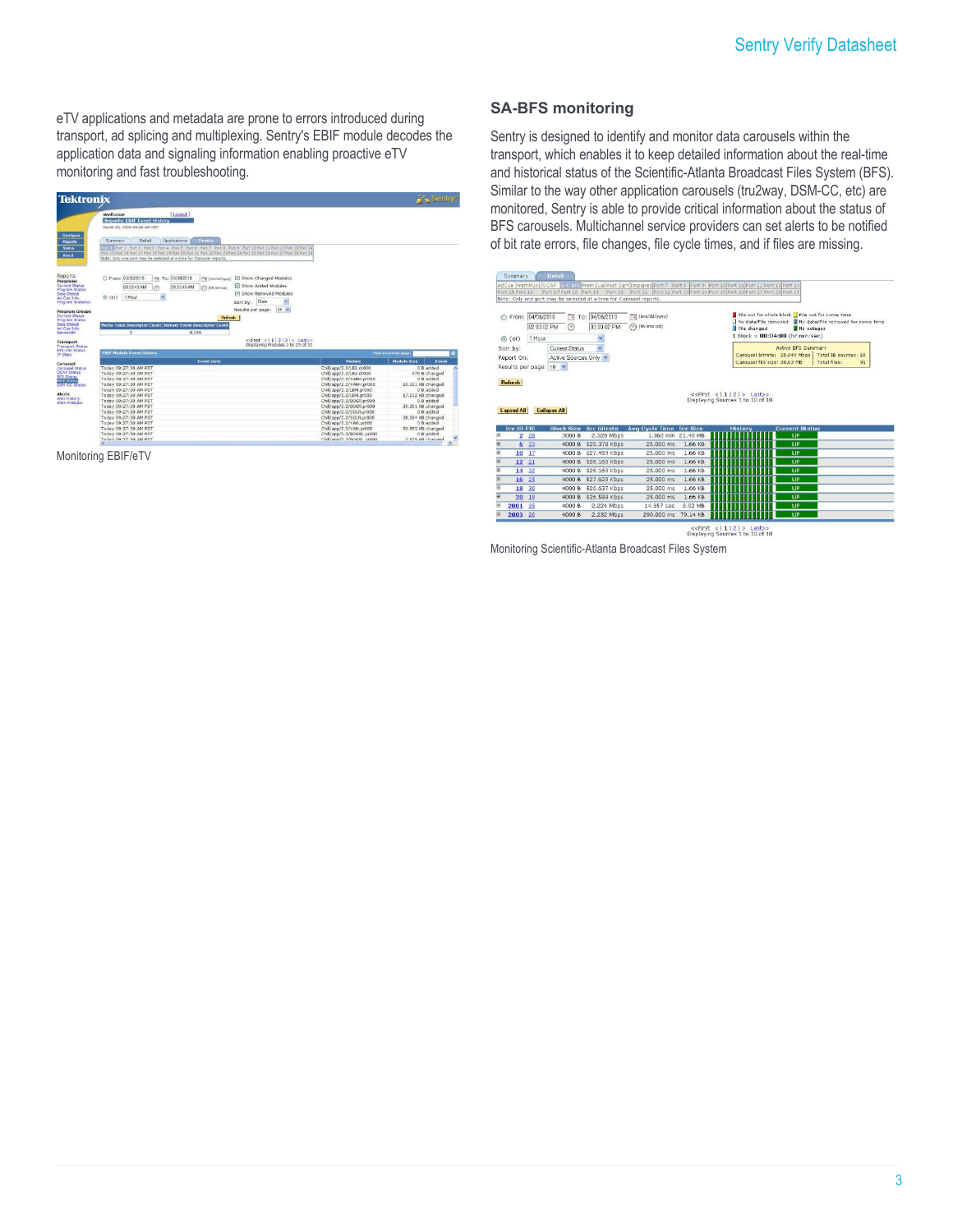# RF measurements and characteristics

## **QAM demodulator characteristics**

| <b>Modulation format</b> |                                                                            |
|--------------------------|----------------------------------------------------------------------------|
| QAM A                    | 16QAM, 64QAM, 256QAM compliant with ITU J-83 Annex A and DVB-C ETS 300 429 |
| QAM <sub>B</sub>         | 64QAM, 256QAM compliant with ITU J-83 Annex B, SCTE07 compliant            |
| QAM C                    | 16QAM, 64QAM, 256QAM compliant with ITU J-83 Annex C                       |
| <b>Modulation rate</b>   |                                                                            |
| QAM A                    | 5 Mbaud/s min to 6.952 Mbaud/s max                                         |
| <b>QAM B</b>             | 5.057 Mbaud/s, 5.360 Mbaud/s                                               |
| QAM C                    | 5 Mbaud/s min to 5.5 Mbaud/s max                                           |
| Input signal level       | $-50$ dBm to $-15$ dBm                                                     |

### **QAM demodulator RF measurements**

| <b>RF</b> lock indication                       | RF lock is indicated by a LED on the rear panel and a status indicator on the UI |
|-------------------------------------------------|----------------------------------------------------------------------------------|
| <b>Frequency range</b>                          |                                                                                  |
| <b>Minimum</b>                                  | 44 MHz                                                                           |
| <b>Maximum</b>                                  | 1 GHz                                                                            |
| Input signal strength (channel<br>power)        |                                                                                  |
| Range                                           | $-55$ dBm to $-15$ dBm                                                           |
| <b>Resolution</b>                               | $0.1$ dBm                                                                        |
| Error Vector Magnitude (EVM)                    |                                                                                  |
| Range, 64QAM                                    | 0.6% to 5% RMS                                                                   |
| Range, 256QAM                                   | 0.6% to 2.5% RMS                                                                 |
| <b>Resolution</b>                               | 0.1%                                                                             |
| <b>Modulation Error Ratio (MER)</b>             |                                                                                  |
| Range                                           | 22 dB to 41 dB                                                                   |
| <b>Resolution</b>                               | 0.1 dB                                                                           |
| Carrier-to-Noise Ratio (CNR)                    |                                                                                  |
| Range                                           | 22 dB to 41 dB                                                                   |
| <b>Resolution</b>                               | 1 dB                                                                             |
| Pre-Reed Solomon (RS) BER                       | Pre-RS BER is displayed                                                          |
| <b>Post-FEC Uncorrectable</b><br>TS packet rate | Post-FEC Uncorrectable TS packet rate is displayed                               |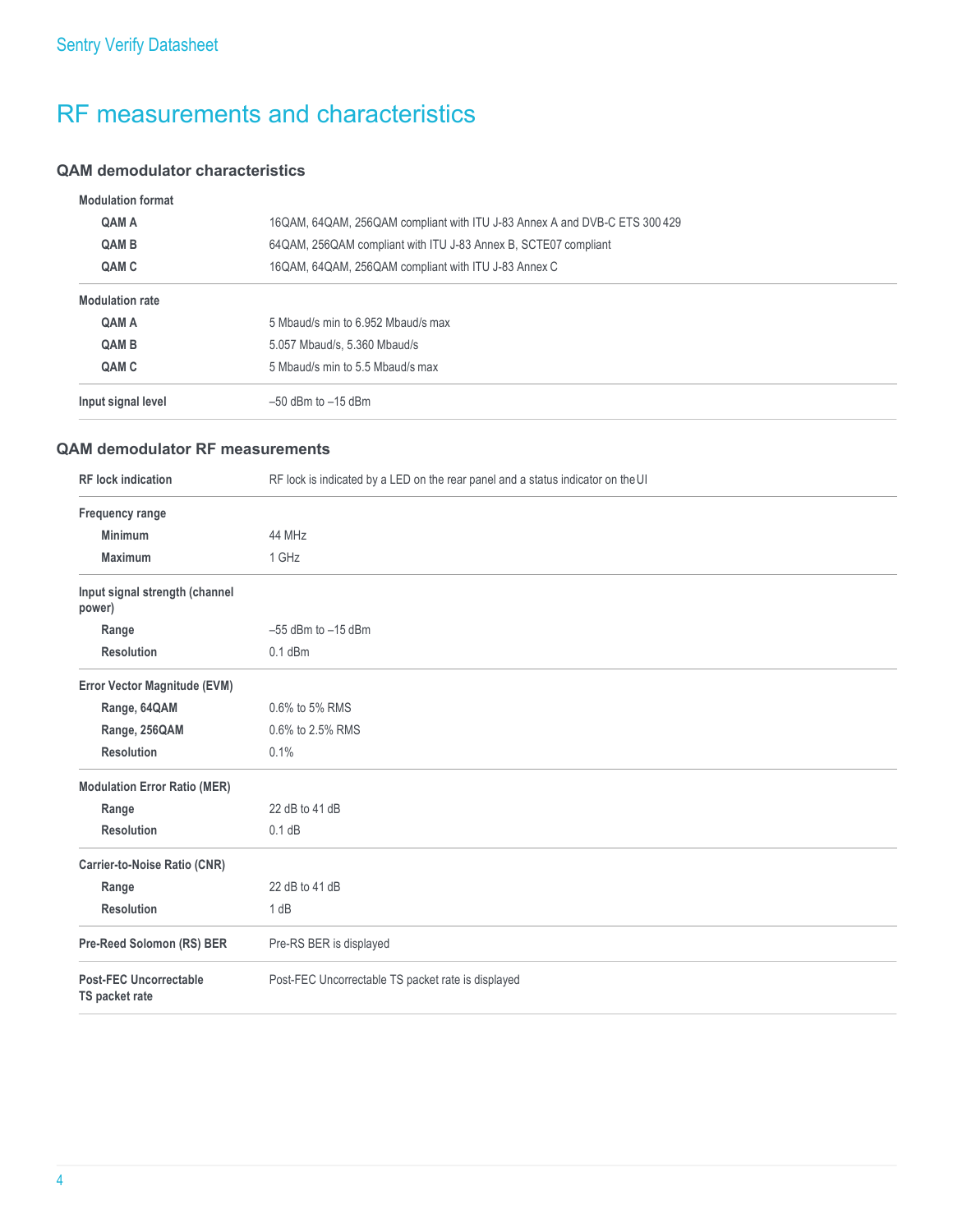## Sentry Verify Datasheet

## **QAM demodulator RF measurements**

| <b>Carrier offset</b> | Carrier offset is displayed    |
|-----------------------|--------------------------------|
| Resolution            | 1 HZ                           |
| I/Q Constellation     | I/Q Constellation is displayed |

#### **DVB-T/T2 interface characteristics**

| <b>Connector style</b>       | F-type, female                                                         |
|------------------------------|------------------------------------------------------------------------|
| Input termination impedance  | $75\Omega$                                                             |
| Input frequency range        | 42 MHz to 880 MHz                                                      |
| Input signal amplitude range | $-90$ dBm to $-20$ dBm                                                 |
| Input return loss            | $>8$ dB                                                                |
| <b>Bandwidth</b>             | 1.7 MHz, 5 MHz, 6 MHz, 7 MHz, 8 MHz                                    |
| <b>Standards</b>             |                                                                        |
| DVB-T                        | EN 300 744                                                             |
| DVB-T2                       | EN 302 755 v1.3.1 (including T2-Lite profile), DTG6.2/7, NorDig-U v2.2 |
| <b>DVB-T2 demodulation</b>   | Single PLP, SISO, and MISO                                             |

#### **DVB-T/T2 RF measurements**

| Available measurements | Signal strength              |
|------------------------|------------------------------|
|                        | Modulation Error Ratio (MER) |
|                        | Pre-Reed Solomon (RS) BER    |

# Platform specifications

#### **Platform characteristics**

| <b>Browser support</b>     | Firefox, Safari, Google Chrome and Internet Explorer                                                                                                                                                                              |  |  |  |  |
|----------------------------|-----------------------------------------------------------------------------------------------------------------------------------------------------------------------------------------------------------------------------------|--|--|--|--|
| <b>MPEG/IP input port</b>  |                                                                                                                                                                                                                                   |  |  |  |  |
| <b>Single input Sentry</b> | 1000BASE-T Ethernet interface, 1- or 4-port ASI interface, 10GBASE-(LR or SR) interface, 4- or 8-tuner QAM A/B/C interface,<br>DVB S/S2 or DVB T/T2 interface, QAM Annex B (ITU-T J.83)/8VSB interface                            |  |  |  |  |
| <b>Dual input Sentry</b>   | 1000BASE-T Ethernet interface (standard) plus optional 1000BASE-T Ethernet interface, 10GBASE-(LR or SR) interface, 4- or<br>8-tuner QAM A/B/C interface, DVB S/S2 or DVB T/T2 interface, QAM Annex B (ITU-T J.83)/8VSB interface |  |  |  |  |
| <b>Management port</b>     | 1000BASE-T Ethernet interface                                                                                                                                                                                                     |  |  |  |  |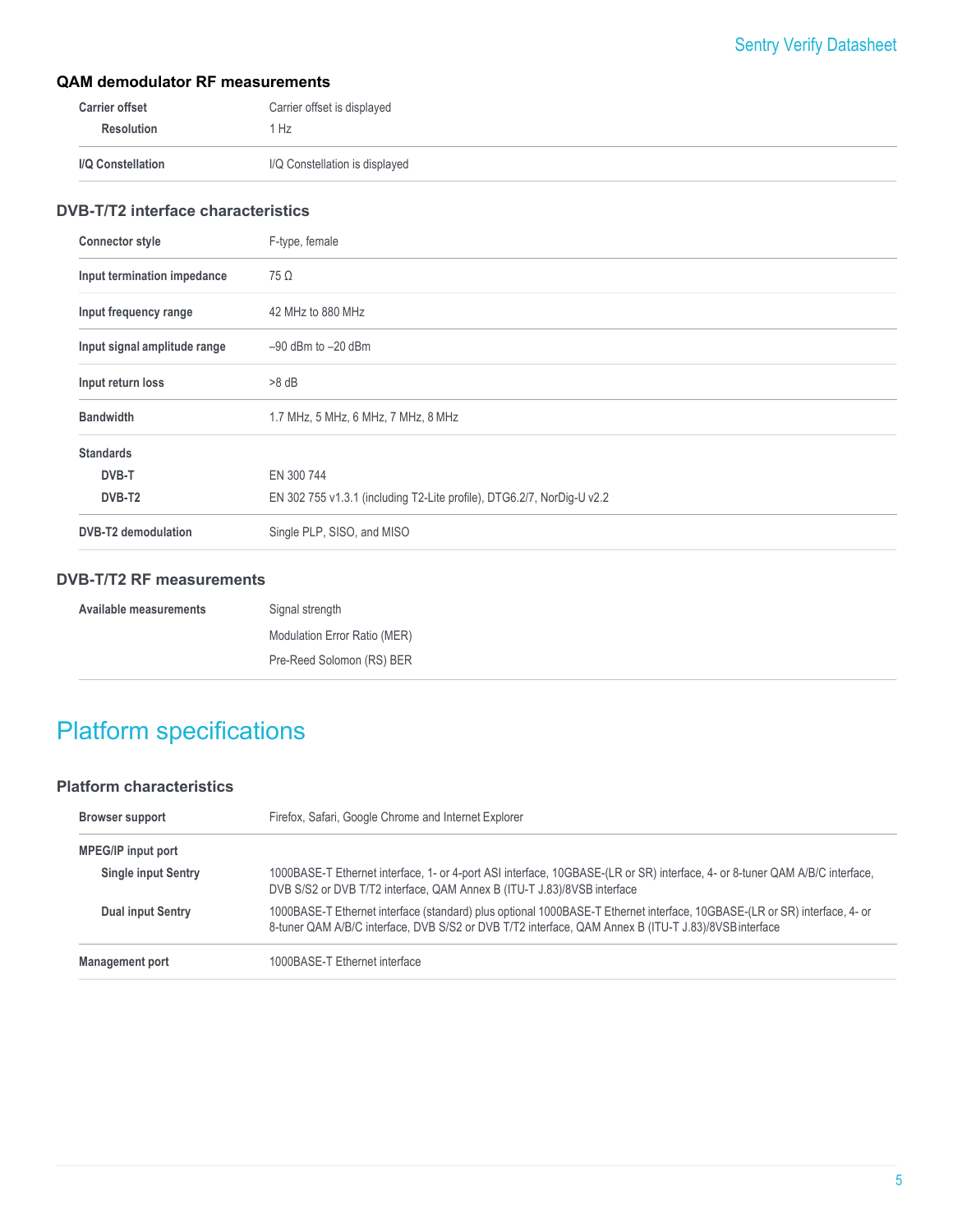# Sentry Verify Datasheet

## **Supported protocols**

| Video                     | MPEG-2, H.264, H.265 (HEVC), VC-1, JPEG2000                   |
|---------------------------|---------------------------------------------------------------|
| Audio                     | Dolby AC-3 (5.1 Surround), E-AC-3                             |
|                           | MPEG-1 Layer II (Mono, Stereo)                                |
|                           | AAC, HE-AAC, and HE-AAC v2                                    |
| Carousel                  | tru2way <sup>™</sup> , BFS MHP / DSM-CC                       |
| Digital program insertion | SCTE-35 (local ads), SCTE-35 2012                             |
| Misc. support             | HD/SD programs, SPTS or MPTS, multicast (IGMP v3) and unicast |
|                           | MPEG-PSI, DVB-SI, ATSC-PSIP table support                     |
|                           | SNMP trap and MIB support                                     |
|                           |                                                               |

## **Physical characteristics**

| <b>Dimensions</b> |                        |
|-------------------|------------------------|
| Height            | 44 mm (1.73 in)        |
| Width             | 437 mm (17.2 in)       |
| Depth             | 600 mm (29.5 in)       |
| Weight (net)      | 12.4 kg (27 lb.)       |
| Power supply      | 100-240 V AC, 50-60 Hz |

## **Environmental characteristics**

| Temperature   |                                                                                                   |
|---------------|---------------------------------------------------------------------------------------------------|
| Operating     | +10°C to +35°C, 30°C per hour maximum gradient                                                    |
|               | Temperature of the intake air at the front and sides of the instrument                            |
| Non-operating | $-20^{\circ}$ C to +60 $^{\circ}$ C, 30 $^{\circ}$ C per hour maximum gradient                    |
| Power         | 4.0-1.7 A maximum, 100 - 240 V, 50/60 Hz                                                          |
|               | The maximum power consumption for any board combination measured is 175 W at 120 V by safety test |

 $C \in$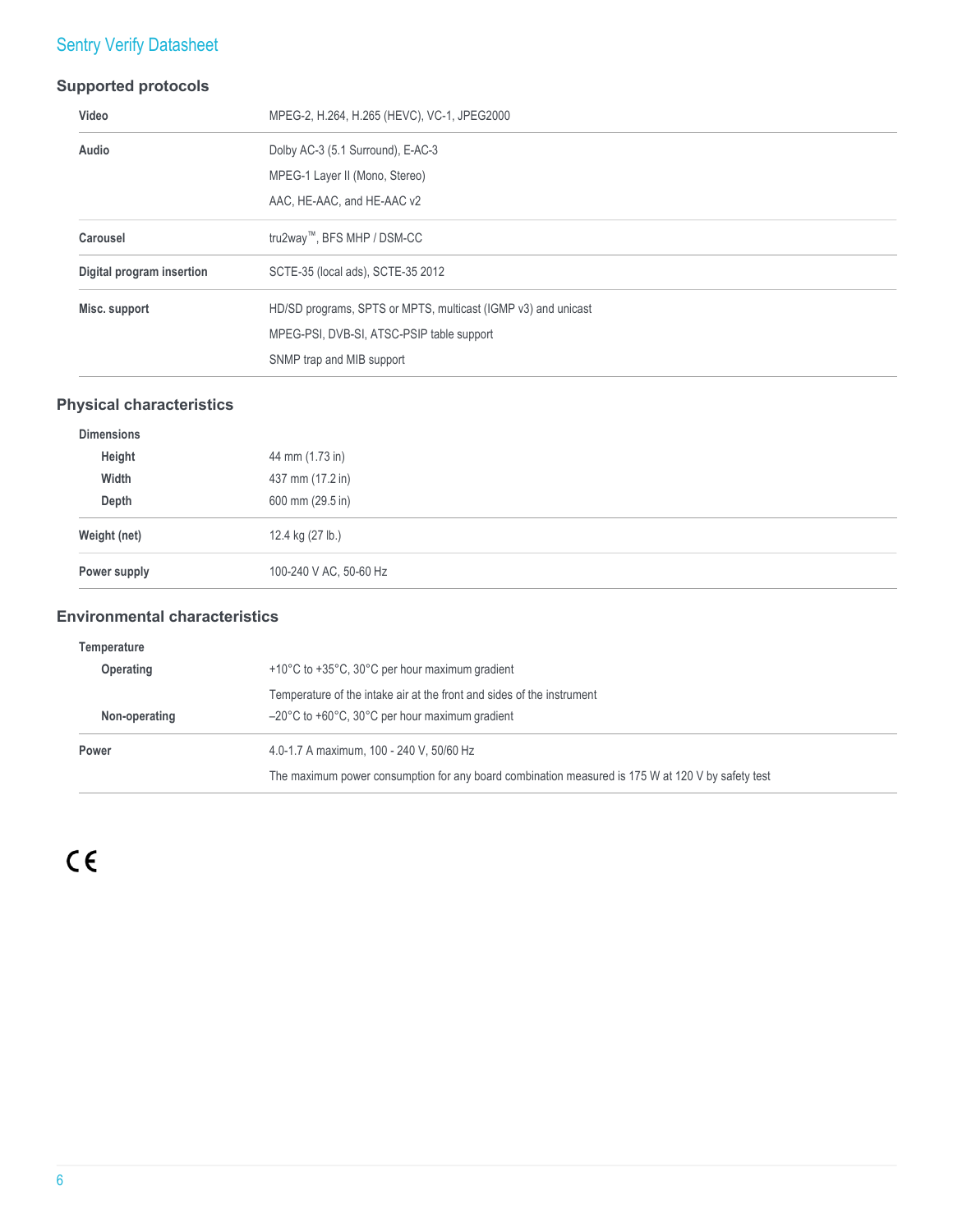Sentry Verify Datasheet